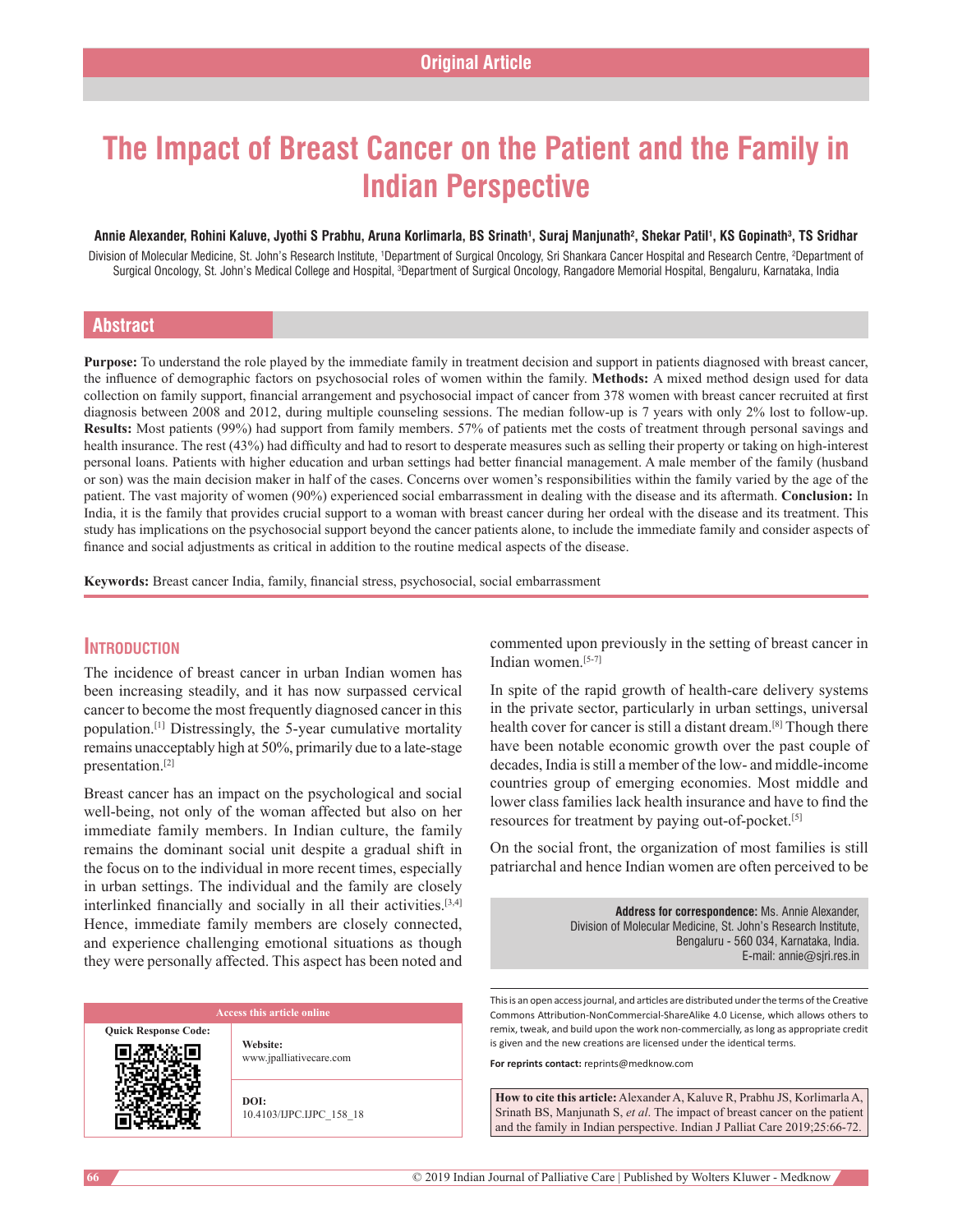subordinate to men regardless of whether they are from rural or urban areas, educated or uneducated, employed or not.<sup>[9,10]</sup> Hence, a significant proportion of Indian women rely on their husband, father or son for making decisions that concern their bodies and lives. This is a striking contrast to the approach of emancipated women in high-income Western societies.[6]

A woman is expected to play different roles as daughter, wife, mother, or mother-in-law based on the context. During the time of treatment (surgery, chemotherapy, and radiation therapy), her ability to fulfill these roles and responsibilities are severely impacted.[11,12] Due to the treatment and its side effect, the patient has to deal with multiple issues such as disfigurement of her body, sexual intimacy with the husband, and the ability to care for her children.<sup>[13-15]</sup> This leads to psychological disturbance, 38% of the cancer patients are identified with anxiety and depression, and also to distress, adjustment disorders, delirium and posttraumatic stress disorder.[16]

A considerable literature has focused on the demographic and psychosocial issues of cancer in an Indian setting. The specific roles and responsibilities played by the immediate family members through the process of diagnosis and treatment including financial stress are not clearly examined in a large sample size. The objective of the study is to be examined and explored the financial burden and mechanisms of coping with financial stress, involvement and support, role in decision-making by the immediate family members including the psychosocial aspects of women's role within the family, in patients diagnosed with breast cancer over the complete course of treatment.

# **METHODS**

Data was collected from an observational study over a period of 9 years from June 2008 to June 2017 using a mixed method of descriptive survey and a phenomenological approach at the Nadathur laboratory for breast cancer research, St. John's Research Institute, Bengaluru, India. 378 breast cancer patients were enrolled based on the inclusion criteria of biopsy confirmed primary breast cancer in women 18 years or older, and all stages of breast cancer who had sought care at one of two centers (1) St. John's Medical College Hospital (*n* = 139) and (2) Rangadore Memorial Hospital (RMH) (*n* = 239) were included. The patients enrolled at the RMH were subsequently transferred to a sister concern, Sri Shankara Cancer Hospital and Research Centre, a dedicated cancer hospital, where they were followed-up.

#### **Procedure**

Recruitment was based on a consecutive series of breast cancer patients who presented at the two hospitals for evaluation of a breast lump. The oncologist referred all newly biopsy-confirmed patients to the researcher prior to starting the treatment (surgery or chemotherapy). This study was approved by the ethical review boards of both hospitals involved. Informed consent was obtained from all patients to ensure that they understood the goal of the study and agreed to have long-term clinical follow up for at least 5 years. All contact information including phone numbers of the caregivers was collected and maintained confidentially. Each of the recruited patients was personally contacted (on average 10 contacts) during hospital visits for treatment-surgery, chemotherapy and radiotherapy. After that, they were contacted in person or telephonically (on average 18 contacts). A breast cancer support group termed "Aadhara" (meaning "support" in the local language Kannada) was formed to address multiple issues as well as conduct group contact sessions. On an average, ten individual counseling sessions were held for patients and immediate caregivers during which time information about disease perceptions were collected. Data was collected during the initial sessions on financial arrangement, members of the immediate family involved in support, decision-making for treatment and psychosocial aspects of the impact of cancer diagnosis. Information on family bonding and prioritization of self-health were collected during follow-up sessions. Support was provided through counseling lasting at least 30 min with empathetic listening techniques and approaches such as psycho-education, supportive psychotherapy and cognitive behavior therapy to increase hope and cope with illness.

#### **Measures**

378 patients were recruited using purposive sampling technique for a descriptive survey to measure demographical and clinical variables like age, education, geographic region, occupation, marital status, health insurance, primary caretaker's information, date of diagnosis. Psychosocial variables were:

- 1. Family support and bonding
- 2. Source of money for treatment–Patients were sub-categorized into groups based on the level of difficulty as outlined below:
	- a. None; costs covered by insurance
	- b. Mild; when treatment costs were met from their savings
	- c. Moderate; when funds were raised by mortgaging gold ornaments or land or selling such assets
	- d. Severe; when only personal high-interest  $(>\!\!36\!\!/_{0}$  p.a.) loans were the source; or they were not able to find the money and discontinued therapy.
- 3. Decision making for the treatment (self, husband, son, daughter and others)
- 4. Concern regarding the women's role and responsibilities affection toward children-schooling, employment and marriage, the health of the spouse and dependent parents
- 5. Social embarrassment
- 6. Prioritizing their personal health
- 7. Support by the family in life after cancer.

Patients and their family members who participated in descriptive survey and were expressive about their disease, were included for a qualitative approach to understand the phenomenon. Using a random sample technique, an approximate of 10% of the sample  $(n = 40)$  underwent a semi-structured interview focusing on their psychosocial challenges in facing breast cancer.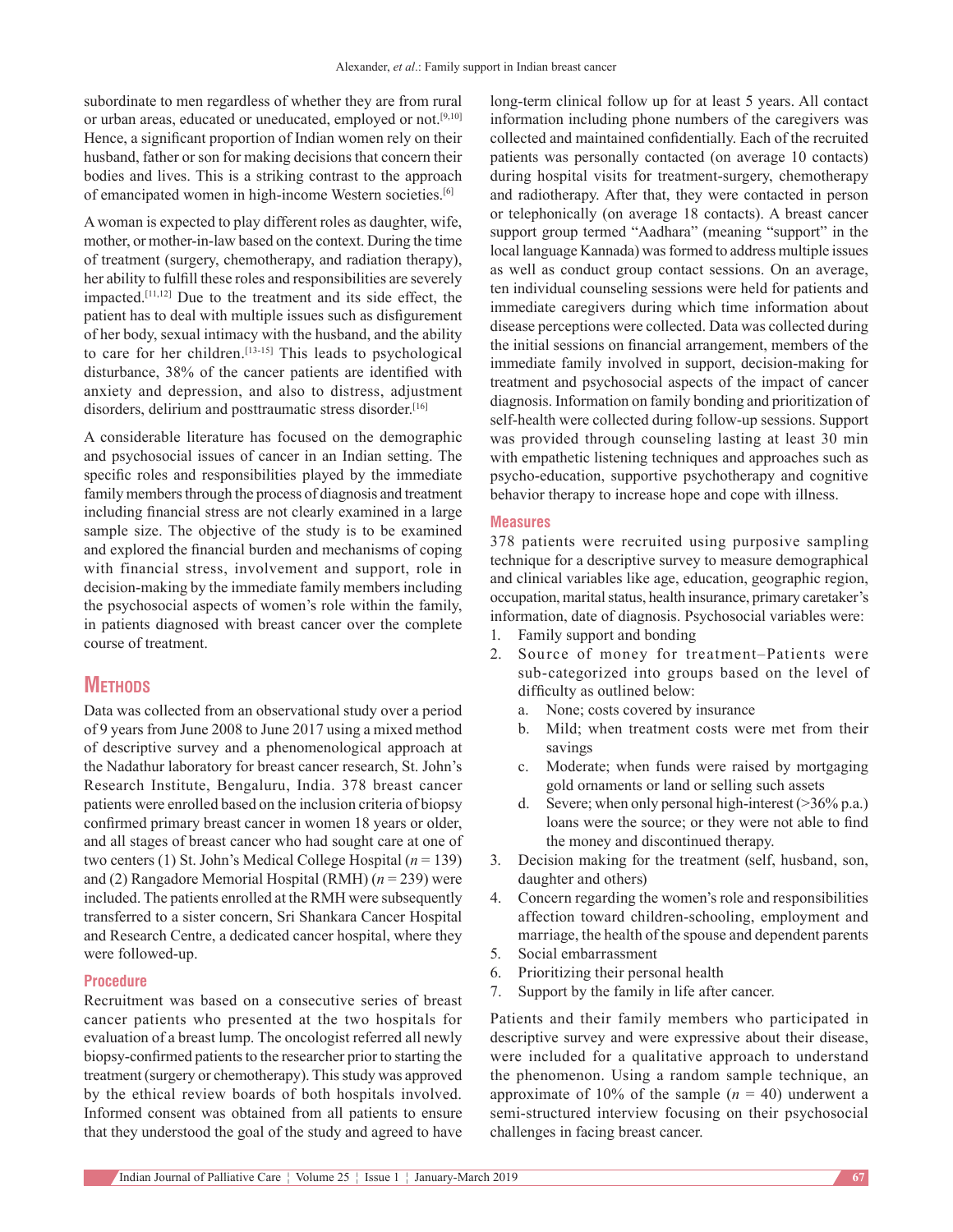#### **Statistical analysis**

#### *Quantitative analysis*

Descriptive statistics were used to tabulate demographic, clinical, psychosocial variables which are calculated as proportions. Difference between categorical variables was analysed by Chi-square tests. All *P* < 0.05 were taken as significant. XLSTAT software for MS Excel (2017), Addinsoft, USA was used for all statistical analysis.

# *Qualitative analysis*

All the interviews were noted down at the end of the session and were transcribed by the study counselor (AA). Thematic analysis was done on 40 patients by two members (AA and RK) independently who analyzed the notes manually using line-by-line coding. Through the coding emerged the themes and illustrative quotes. In case of divergence of opinion, the consensus was arrived by both the study counselors. Data source triangulation (patient and family members across the interviews) and methodological triangulation (qualitative  $+$  quantitative) were tested to check the validity of the findings.<sup>[17,18]</sup>

# **Results**

### **Description of cohort**

We approached 404 breast cancer patients, amongst whom 26 patients refused to participate in the study because they did not want to be in touch with the counselor over an extended period. The recruitment was done between June 2008 and May 2012. The median age of the patients at first diagnosis was 55 years. All the participants were followed up from the date of recruitment till their death or till the end of the study on 30<sup>th</sup> June 2017. The overall median follow-up was 7 years, the maximum was 9 years and minimum follow-up period was 5 years [Figure 1].

Amongst the 378 patients enrolled in this study, 38% (146/378) patients expired over the duration of the study. 32% (122/378) patients expired due to breast cancer, 6% (24/378) due to other co-morbidities and old age. 36% (137/378) patients had developed recurrence/metastasis.

**Cancer diagnosis poses a significant financial burden on family** In a country with no universal national health scheme to provide treatment for cancer, the financial burden is mostly absorbed by the family. Only 29% had medical insurance to cover the cost



of treatment. This was often through the insurance schemes purchased by the patient's spouse or children. Figure 2 shows the segregation of patients into 4 groups based on the degree of financial stress. 57% of the patients managed to raise all the funds necessary and completed the entire prescribed treatment. 30% had moderate levels of difficulty in finding the resources for treatment and had to resort to measures such as selling their properties, mortgaging their gold ornaments and/or land (30%). 13% had severe difficulties, of whom (10%) resorted to high-interest personal loans and a very small proportion  $(3%)$ discontinued the treatment since they were unable to find any means of financial support.

We examined the association between the availability of financial resources and sociodemographic factors (education, urban background and employment). Amongst those with adequate financial resources, the significantly higher proportion of patients were with higher education (68% vs. 32%, *P*< 0.0001), from urban background (62% vs. 38%, *P* < 0.0001) and those who were employed (66% vs.  $34\%$ ,  $P = 0.02$ ).

# **Decision on treatment is made predominantly by males in the family**

The organization of the Indian family whether joint or nuclear is still largely patriarchal and women continue to be dependent on male members of their family for decision-making. Figure 3 shows a male member of the family (husband/son) was the predominant decision maker in half (50%) of all cases. A small but significant minority of women (35%) made their own decisions, and most of these women were educated (85% 114/134) and employed (53% 71/134).

In the overall decision making for treatment, two-thirds of the cases (65%), the decision on treatment options was made by immediate family members including husband (27%), son  $(23\%)$ , or daughter  $(10\%)$  and other relatives  $(5\%)$ . As expected, patients with lesser education (85% in primary of lesser educated vs. 15% in higher educated, *P* < 0.001) and homemakers (77% in homemakers' vs. 23% in employed, *P* < 0.001) were more dependent on the family members for treatment decision-making.

#### **The immediate family was a major source of support**

We collected information about members of the family who were the caregivers during treatment. Most of the care was provided by the immediate family members including husband/ parents/siblings amongst younger patients, whereas it was children in the case of older patients and even grandchildren in the case of those older than 70 years. Almost all our patients(99%) had family support. One percent of the patients who didn't have family support were mostly single, widows or separated from their husband. Apatient who had been widowed stated, *"It has been difficult for me in managing work and treatment as I live alone. I don't have a family to support me through this."*

During the follow-up post treatment spanning as long as **Figure** 1: Recruitment, mortality and follow-up. 9 years, support and care were predominantly provided by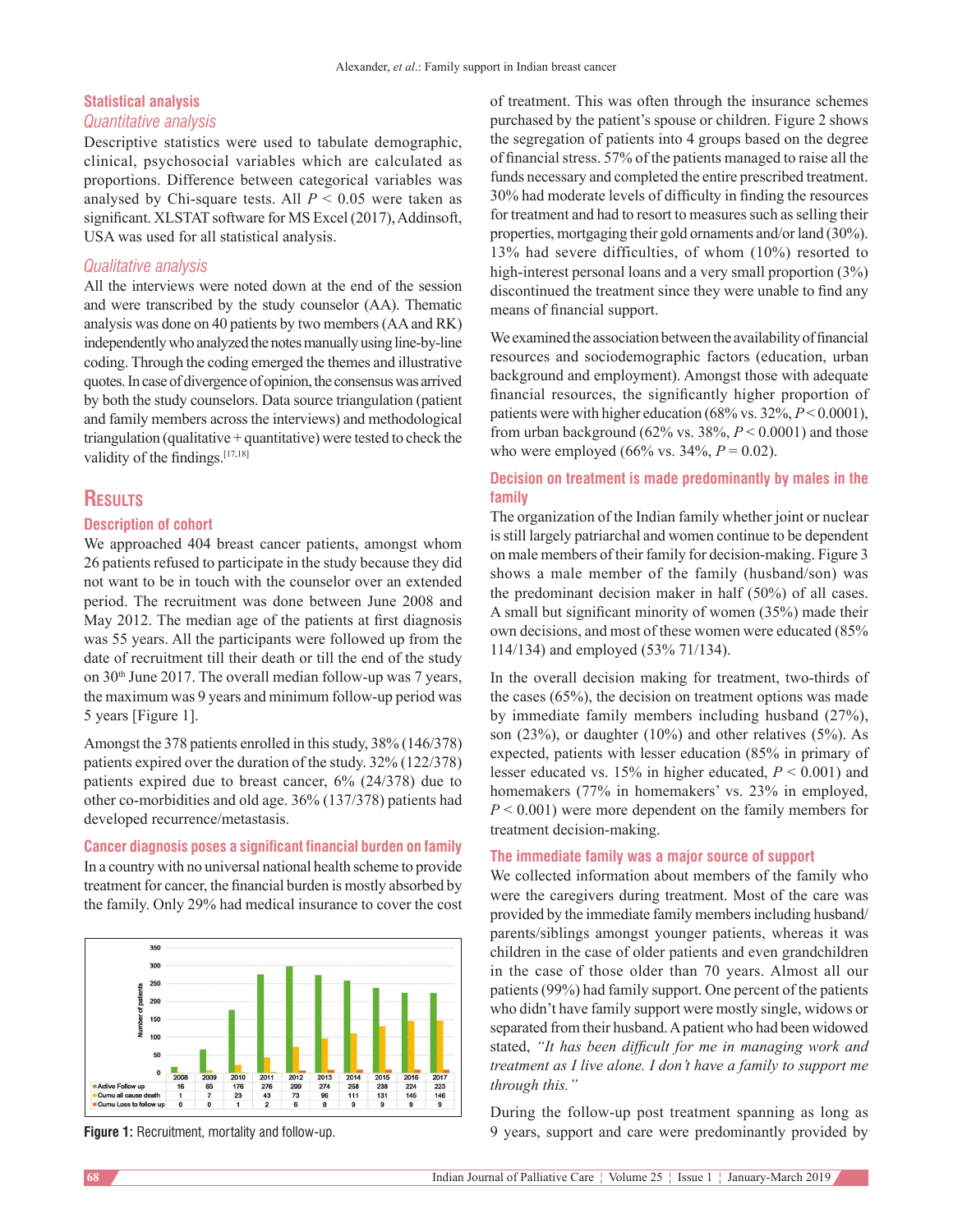Alexander, *et al*.: Family support in Indian breast cancer



**Figure 2:** Degree of financial stress and sources of money for treatment.



**Figure 3:** Relationship to patient of family members who made treatment decisions.

immediate family members. In 96% of the patients who remained in touch post complete treatment, there was strong "family bonding." This emerged from thematic analysis during the time of treatment, and it also led to an improved understanding among the members of the family.

# **The psychological impact of cancer diagnosis on the role of women in the family**

Half of all of our patients expressed concerns related to their ability to fulfill their role as a mother, spouse or daughter. Specific issues mentioned were those of children being school-going, not yet married and not being employed [Figure 4]. And followed by concerns about the health issues of their husbands and dependent parents. We used the age of 45 years as a cut off for categorizing women as young. This was chosen instead of the nationally accepted cut-off of 40 years because of the higher median age of our cohort. As seen in Figure 4, younger patients had higher concerns about the schooling of their children and providing care to dependent parents, while women over the age of 45 were concerned about the health of their spouses and the employment and marriage of their children.

# **Cancer diagnoses is still a taboo in social circles for family of patients with cancer**

Indian society thrives on social gathering for festivities and celebrations. Social embarrassment due to disfigurement by cancer was one of the themes expressed by most of our patients. The vast majority (90%; 311/347) of our patients admitted to avoiding social gatherings and interactions.

As can be seen in Table 1, the sense of embarrassment was present in both young and the old. None of the factors such as having a college education, being employed and residing in an urban setting seemed to make any difference as far as the sense of social embarrassment was concerned.

#### **Cancer survivors value their health more after cancer**

Post-treatment, >90% of patients prioritized their general health by being regular with the follow-up, with an emphasis on exercise and diet as well. Virtually all of them were aware of the probability of cancer recurring. Most of the patients were on regular follow up with their clinical care providers and were getting all of the mandated investigations (e.g., annual mammogram) done. Throughout this follow-up period, 54% of family members of the patients continued to be supportive and involved in the patient's well-being. In more than a quarter of the cases, it was the patient's husbands (27%) who were closely involved after the treatment by prioritizing the health of their spouse. A patient's husband stated, *"She forgets her appointments, butI make sure thatshe does not miss herregular clinical follow‑up, and gets her annual investigations done."*

The verbatim records of the semi-structured interviews with the patients were utilized as much as possible in arriving at the themes [Table 2]. The central theme that emerged was the pivotal role played by the immediate family in coping with the disease. The other recurring themes concerned the sources of finance for treatment, the nature of decision‑making, with a dominant role by male family members, the concerns of the patient in fulfilling her social and family roles, her sense of social embarrassment and finally her move toward prioritizing her health with the support of the family.

# **Discussion**

The dominant narrative in the impact of breast cancer on women which has emerged from economically advanced Western nations has focused primarily on the body and the mind of the patient. While this emphasis is, without doubt, the most appropriate prism through which the impact of this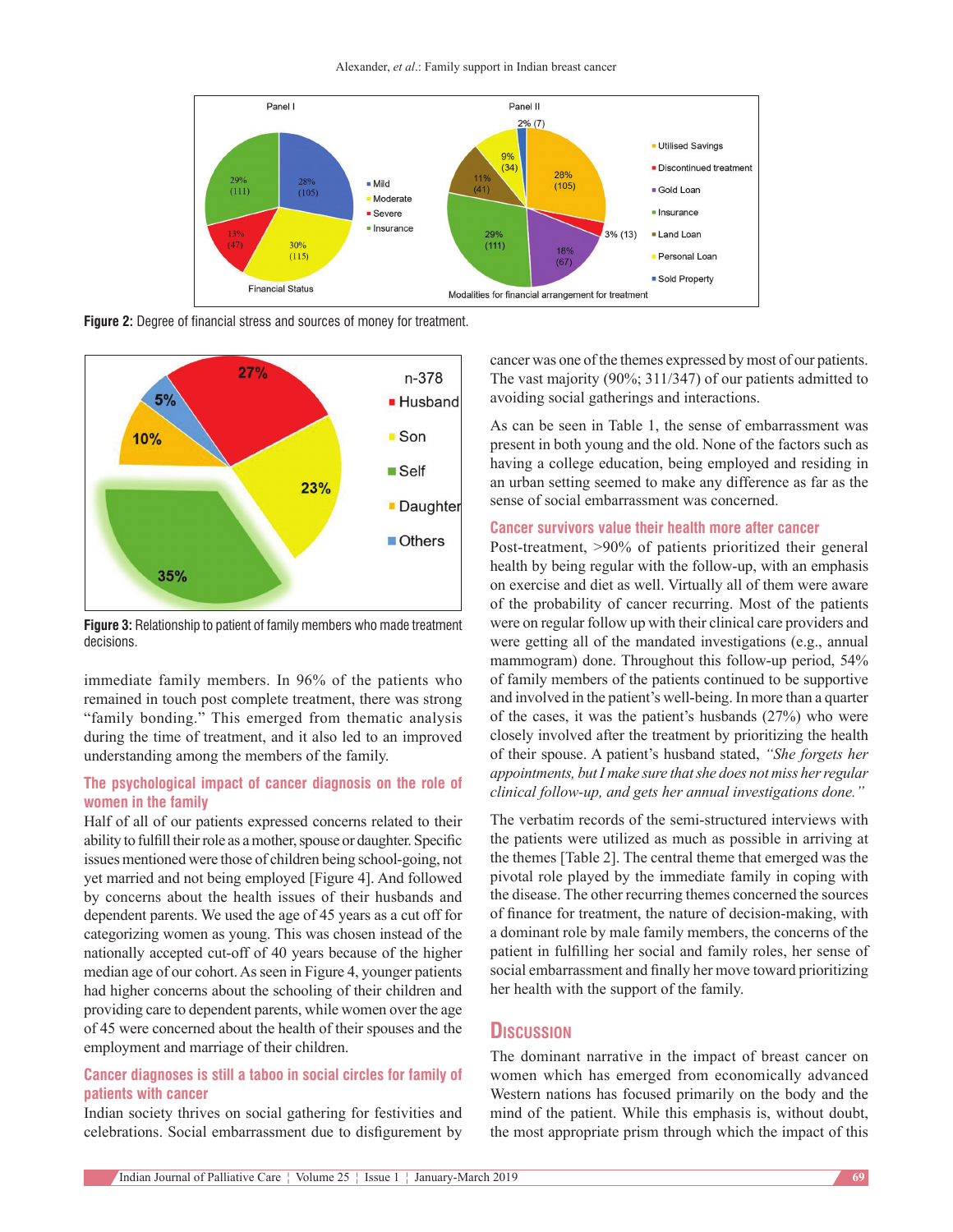

**Figure 4:** Concerns regarding specific responsibilities of patients stratified by age.

**Table 1: Relationship of socio‑economic factors to embarrassment by breast cancer**

| <b>Variable</b>        | $n = 311 (%)$ | Social embarrassment |
|------------------------|---------------|----------------------|
| Age                    |               |                      |
| $\leq 45$              | 80            | 77 (96)              |
| >46                    | 267           | 234 (88)             |
| Education              |               |                      |
| $>$ High school        | 239           | 211 (88)             |
| Primary and<br>lesser  | 108           | 100(93)              |
| Background             |               |                      |
| Urban                  | 280           | 251 (90)             |
| Rural                  | 67            | 60(90)               |
| Occupational<br>status |               |                      |
| Employed               | 99            | 85 (86)              |
| Home maker             | 248           | 226 (91)             |

devastating diagnosis can be examined, cultures that are rooted in social structures where the role of the extended family is still very strong, might need to be understood by looking at the impact of the disease not only on the patient but on the family as well.

In our study, close to half of the patients (43%) had difficulty in meeting the financial demands imposed by the treatment. They had to sell their properties, mortgage their properties or gold ornaments, or take personal loans at punitive interest rates for raising the money needed for the treatment. In the Irish setting which is a mixed public-private healthcare system, the financial adjustment was done by using savings, borrowing and cutting back on the household expenses.[19] As India has not developed a universal health scheme to support cancer care, the family that is an extension of the patient, steps in to bear the burden during this vulnerable time.

About half of the patients, and by extension, their families had difficulty in managing their finances and as a consequence had a stressful situation. This stress affected their emotional well-being. According to Fenn *et al*. who used data from the 2010 National Health Interview Survey, of 2108 adult cancer patients, those who reported cancer‑related financial stress and strain were more likely to rate their mental health and satisfaction with social activities as poor.[20] In a study conducted by Shape *et al*., in Ireland, using a group of 654 cancer patients, they found that the risk of depression was raised threefold in those who reported increased cancer-related financial stress and strain.[21]

The story of modern India that is present in the popular English language press as well as the imagination of educated Indians is one of increasing economic growth, urbanization, accompanied by a gradual loosening of the rigidly hierarchical, patriarchal familial structure. In addition to this, it is believed that higher education of women translates directly and immediately into emancipation both psychological as well as financial. Our results suggest that while we are clearly in a state of transition, the lasting effects of past social structures such as patriarchy are pervasive. Though just about a third of the women in our study made the treatment decision independently, even this figure is most likely to be an inflated measure, and not reflective of the reality across India. Bengaluru, the city in which the current study was conducted, was historically an English cantonment and is the hub of the information technology outsourcing industry in India.

A particularly worrisome finding in our study was the degree and pervasiveness of social embarrassment in the vast majority of our participants(90%). The fact that this feeling of embarrassment was seen in both young and old, rural and urban, and in those who had a college education suggests that women have deep seated issues about their physical appearances as well as what they perceive as socially acceptable alterations in their appearance and functioning. Regardless of what approaches and policies are used to improve clinical outcomes in the management of breast cancer, unless we take serious note of this problem, and build appropriate strategies to help our patients, the improvement in the cure rates of breast cancer will not be accompanied by a commensurate improvement in the way the women feel about themselves.

The social theory maintains that in most traditional societies most members, and in particular women, are indoctrinated from early life to define themselves in terms of the social and familial roles they fulfill rather than as independent sentient beings. This aspect was clearly visible in the descriptions of the major concerns of the patients. Based on their age and the age of their children and parents, they saw themselves mostly as supporters and providers.

An encouraging aspect of the results of our study was the fact that post breast cancer, women started taking better care of their health and themselves. While it seems too heavy a price to pay for greater concern about oneself, it is still reassuring to know that life-altering experiences can lead to changes in deeply entrenched behavior patterns.

# **Strengths and limitations of study**

The striking strength of this study is the significant sample size of close to 380 women, length of follow-up with almost no attrition except that caused by death. This long contact permitted repeated interaction that allowed an intimacy that is not possible in limited interactions.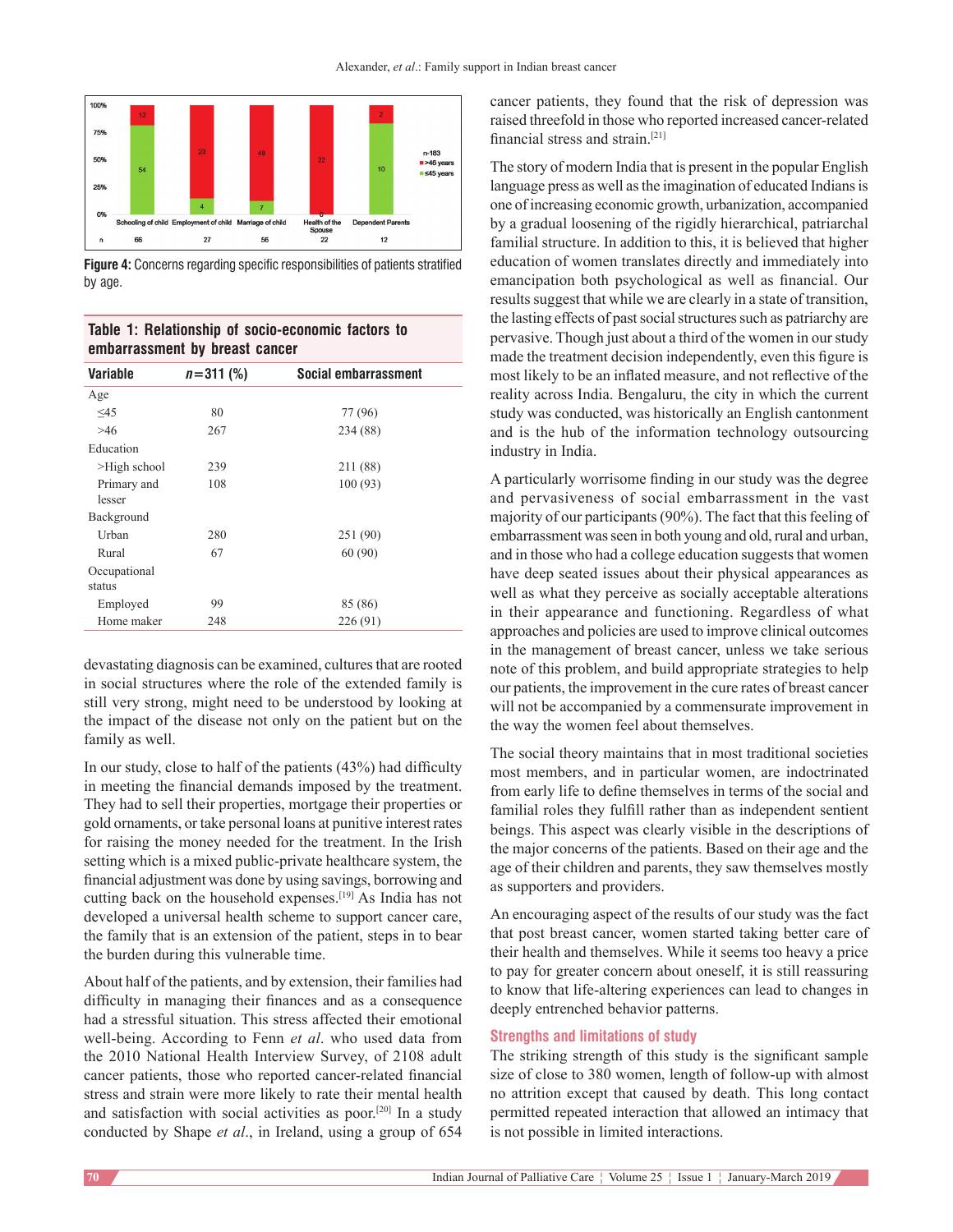# **Table 2: Verbatim ‑ themes and codes for the breast cancer patients**

| <b>Themes</b>                                                               | <b>Codes and illustrative quotes</b>                                                                                                                                                                                                                                                                                                                                                                                                                                                                                                                                                                                   |
|-----------------------------------------------------------------------------|------------------------------------------------------------------------------------------------------------------------------------------------------------------------------------------------------------------------------------------------------------------------------------------------------------------------------------------------------------------------------------------------------------------------------------------------------------------------------------------------------------------------------------------------------------------------------------------------------------------------|
| Financial<br>arrangements<br>for treatment                                  | 1. Financial sufficiency<br>Health insurance - "Because of my son's office<br>insurance, I can get the treatment, not worrying much<br>about the treatment cost"                                                                                                                                                                                                                                                                                                                                                                                                                                                       |
|                                                                             | Savings - "During cancer treatment, whether you're<br>rich or poor, to arrange for the finance at short notice<br>becomes difficult, we had to break our fixed deposit"<br>2. No financial sufficiency                                                                                                                                                                                                                                                                                                                                                                                                                 |
|                                                                             | Sold the properties or mortgage their gold ornaments<br>or land - Husband stated: "I had to pledge her gold<br>to get the treatment money." "We had a piece of land<br>for farming, a portion of which we had to sell for her<br>treatment"                                                                                                                                                                                                                                                                                                                                                                            |
|                                                                             | Borrowed money - Husband, stated "It was a<br>sudden miserable condition for us, we didn't have<br>any assets as to use for her treatment, so I had<br>borrowed money for a high-interestwhich I am<br>repaying still                                                                                                                                                                                                                                                                                                                                                                                                  |
|                                                                             | daily wages doing some small work that would be<br>only enough for food. How could I get this huge<br>amount for her treatment? So, we stopped her<br>chemotherapy"                                                                                                                                                                                                                                                                                                                                                                                                                                                    |
| The person<br>making the<br>treatment<br>decisions                          | Males in the family - "I let my husband decide on my<br>treatment choices because he is the head of the family<br>and takes most of the decision at home." "My son<br>is educated; he knows about all this, so I allowed him<br>to take the decisions." "I trust my family. They are the<br>ones who wish the best for meso I ask them to take<br>decisions on my treatment"                                                                                                                                                                                                                                           |
|                                                                             | Self - "I am glad that my company insurance cover<br>is paying for my treatment, so I am not dependent on<br>my family for finance during this phase"                                                                                                                                                                                                                                                                                                                                                                                                                                                                  |
| Family<br>support during<br>treatment                                       | Family support - "Without my family, I wouldn't<br>have been able to manage this situation." "Cancer<br>is a long-term treatment It does not get over<br>with few visits to the doctor nor is one able to take<br>the medication at home; rather it requires multiple<br>hospital admissions for chemotherapy, and daily<br>visits during radiationone of my family members<br>accompanied me thought out this time." "My family<br>members were supportive of my physical inabilities<br>during this time I couldn't get involved in my routine<br>household work due to the emotional instability of my<br>situation |
| Concerns<br>regarding the<br>disease as a<br>role of women<br>in the family | Schooling, employment and marriage of child - "My<br>child is still in the school; I need to be with him to<br>see him grow, and attend to his needs." "My son has<br>finished college but still not yet found a job, I need<br>to support him," "I have two daughters; I need to get<br>them married. With this sickness and expenses, I don't<br>know how I will be able to do so"<br>Health of the spouse - "My husband has a neurological<br>problem, so he relies on me for most of his work, now                                                                                                                 |
|                                                                             | if I am ill how he will manage"<br>Support for dependent parents - "I have an old parent<br>who is staying with me, I don't know how I will take<br>care of them"                                                                                                                                                                                                                                                                                                                                                                                                                                                      |

| Table 2: Contd                                   |                                                                                                                                                                                                                                                                                                                                                                                                                                                                           |  |
|--------------------------------------------------|---------------------------------------------------------------------------------------------------------------------------------------------------------------------------------------------------------------------------------------------------------------------------------------------------------------------------------------------------------------------------------------------------------------------------------------------------------------------------|--|
| <b>Themes</b>                                    | <b>Codes and illustrative quotes</b>                                                                                                                                                                                                                                                                                                                                                                                                                                      |  |
| Social impact<br>of diagnosis                    | Social embarrassment - "With my hair loss, it is<br>difficult to attend social gatherings, as people wanted to<br>know about my reason for hair loss and it is difficult to<br>explain to all." "In a marriage function, I would stand<br>out from the crowd because of my bald head. Everyone<br>who approaches me would want to enquire about my<br>illness." "I preferred going to a small temple for Pooja,<br>which is close to my house. So, I get a peaceful time" |  |
| Prioritization<br>of self-health                 | Regular clinical follow up - "As the oncologist<br>advise I do come once in 3 months for an OPD visit<br>and annually get a mammogram"<br>Exercise and diet - "I go for my walk every day, even if                                                                                                                                                                                                                                                                        |  |
|                                                  | there is a function at home." "I do my exercise 5 days a<br>week and watch on my weight"                                                                                                                                                                                                                                                                                                                                                                                  |  |
| Support by the<br>family in life<br>after cancer | Family Bonding - "The cancer treatment brought my<br>husband and me closer, where we had more time to<br>each other in reflecting on our relationship through<br>this challenging phase." "After this episode of cancer,<br>my daughter calls me every day to enquire about my<br>well-being"                                                                                                                                                                             |  |
|                                                  | Family involvement - Husband stated, "She forgets her<br>doctor visiting dates, but I fix the appointment with the<br>doctor for her regular clinical follow-up and get her<br>annual investigation done"                                                                                                                                                                                                                                                                 |  |

OPD: Outpatient department

The psycho-social support during the course of this 9-year study was provided by a single person (AA) throughout. While this is undoubtedly an extraordinary accomplishment, it does raise the possibility of a systematic bias emanating from the personality of the counselor. Additional research is needed to examine if these results would be replicated with other counselors in a rigorous trial. Over the duration of the study close to a third of the patients expired. The information of these particular patients might not be as detailed or accurate when compared to the long-term survivors.

This study was conducted in two charitable hospitals in a metropolitan setting. Our patients were mostly from the middle and lower-middle classes with a small proportion of the upper middle class. Clearly this is not reflective of the pan-India situation where the rural uneducated population make-up a full two thirds.

# **Conclusion and Implications**

Diagnosis of breast cancer poses a significant financial and psychosocial burden not only on patients, but also on the immediate family members. Family plays a vital role in the lives of breast cancer patients through managing their finance, decision making, providing emotional support and remaining involved throughout the course of the disease. Involving the family in planned psycho-social interventions might produce better results than merely patient focused strategies.

#### **Acknowledgments**

*Contd...*

This work was funded by the Nadathur Holdings, Bengaluru, and Bagaria Education Trust, Bengaluru, India. We thank Ms